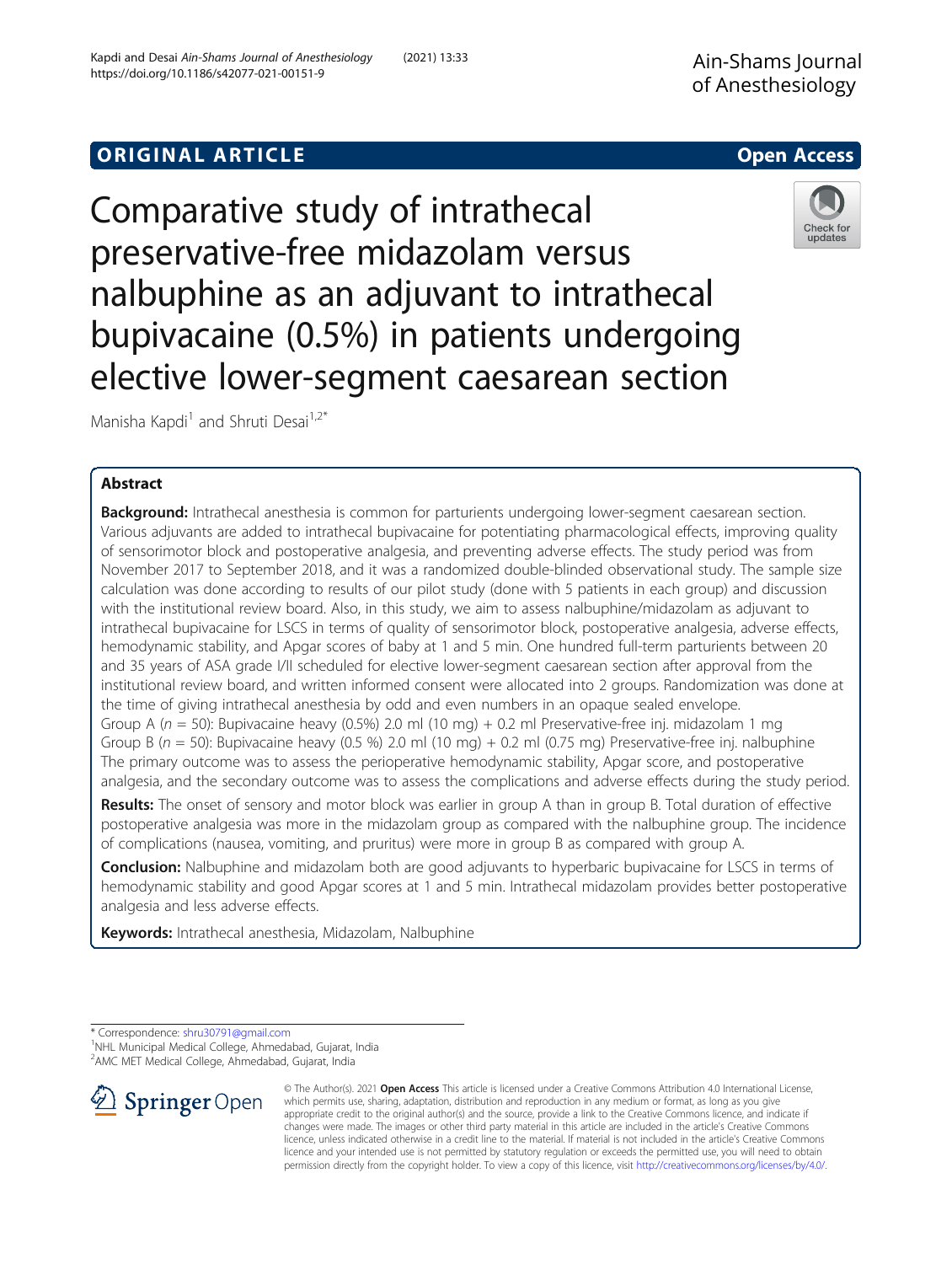# Background

Intrathecal anesthesia is the preferred technique for lower-segment caesarean sections (LSCS).

Effective postoperative analgesia reduces the incidence of respiratory and cardiac complications.

Adjuvant drugs used for intrathecal anesthesia to improve the analgesia of local anesthetics and prevent the effects of their toxic doses. Nalbuphine, an opioid with mixed μ antagonist and κ agonist properties, is related chemically to oxymorphone and is highly lipid soluble. The side effects of nalbuphine are nausea, vomiting, pruritus, and urinary retention. It has been used for 10 years, but no evidence of neurotoxicity has been found (Culebras et al. [2000\)](#page-8-0).

Midazolam is a potent short-acting, water-soluble benzodiazepine. Intrathecal analgesic effect of midazolam is mediated through benzodiazepine–gamma aminobutyric acid (GABA) receptor complex within the intrathecal cord. Its antinociceptive effect is mediated via intrathecal delta opiate receptors (Edwards et al. [1990\)](#page-8-0).

The present study was undertaken to evaluate and compare analgesic efficacy, hemodynamic stability, and side effects of intrathecally administered nalbuphine and midazolam as an adjuvant to bupivacaine heavy (0.5%) for elective lower-segment caesarean section surgery.

# Methods

After approval from the institutional review board on 23rd October 2017, we carried out this study on 100 full-term parturients of ASA grades I & II, between 20 and 35 years of age and mean weight of 52.5 kg, mean height of 163 cm, and the mean BMI of 19.81 kg/m<sup>2</sup>, presenting for elective lower-segment caesarean section under intrathecal anesthesia at a tertiary health care center.

### Patient exclusion criteria

The following are excluded from the study:

- Patient refusal; patients with psychiatric disorders, chronic pain or any condition that precludes intrathecal anesthesia, known case of alcohol or drug abuse; patients with any gross congenital anomaly, coagulopathy, known allergy to the local anesthetic, skin infection at the site of anesthesia, neurological disorder, and deformity of spine; and patients who are hemodynamically unstable
- Patients diagnosed with preeclampsia or diabetes mellitus or having twin pregnancy/multiple pregnancy and emergency surgeries like fetal distress and cord prolapse
- Patients taking sympathomimetics/sympatholytic drugs
- Patients belonging to ASA grades III, IV, and V

# Preanesthetic evaluation

Preoperative evaluation was carried out in all patients with detailed history and general physical examination including height and weight on the day before surgery. Vital parameters were noted (pulse, BP, RR,  $SPO<sub>2</sub>$ ), and systemic examination was performed. Fetal cardiotocography was done by the obstetrician in each patient to assess fetal well-being.

All patients were fasted overnight. Vital signs were noted in the preoperative room and considered as baseline values.

Preoperatively, a peripheral venous access was secured with 18-gauge cannula, and preloading with lactated Ringer's solution was initiated at the rate of 10 ml/kg over 30 min.

On entering the OT, noninvasive monitoring was initiated including pulse oximeter, ECG, and non-invasive blood pressure (NIBP). Premedication was given in the form of inj. glyocopyrrolate 0.2 mg i.v., inj. ondansetron 4 mg i.v., and inj. ranitidine 40 mg i.v. as per the institutional protocol.

## Study groups

It was a double-blinded study. Group allocation was done by randomization through odd & even numbering in an opaque sealed envelope. Execution of randomization was at the time of giving intrathecal anesthesia to patients. The study drugs were prepared by an anesthetist who was not a part of the study.

Patients were divided into two groups with 50 patients in each according to the drugs they received.

Group A (midazolam group): 0.5% bupivacaine heavy 2.0 ml (10 mg) (Danelli et al. [2001\)](#page-8-0) + 1 mg (0.2 ml) preservative-free midazolam (Prakash et al. [2006](#page-8-0); Tucker et al. [2004;](#page-8-0) Goodchild et al. [1996\)](#page-8-0) (Neon laboratories)

Group B (nalbuphine group): 0.5% bupivacaine heavy 2.0 ml  $(10 \text{ mg}) + 0.2 \text{ ml} (0.75 \text{ mg})$  of preservative-free injection nalbuphine (Culebras et al. [2000\)](#page-8-0). {We have used 1 ml of 10 mg nalbuphine in insulin syringe and 3 markings of it (0.75 mg) are taken, and injection normal saline is added to it to make the solution 0.2 ml.} (Neon laboratories)

All patients received a total volume 2.2 ml intrathecally.

Under strict aseptic and antiseptic precautions, subarachnoid block was performed in lateral position, between  $L_3$  and  $L_4$  intervertebral space, with 25 Gauge Quincke needle via midline approach. After free flow of CSF, the test drug was injected. Patients were positioned supine with left uterine displacement and 100% oxygen was given by Magill's circuit. Then afterwards, no change in patient's position was done.

Sensory block was assessed by the loss of sensation of cold to spirit swab. Time to achieve maximum sensory level of T4 was noted. Motor block was assessed by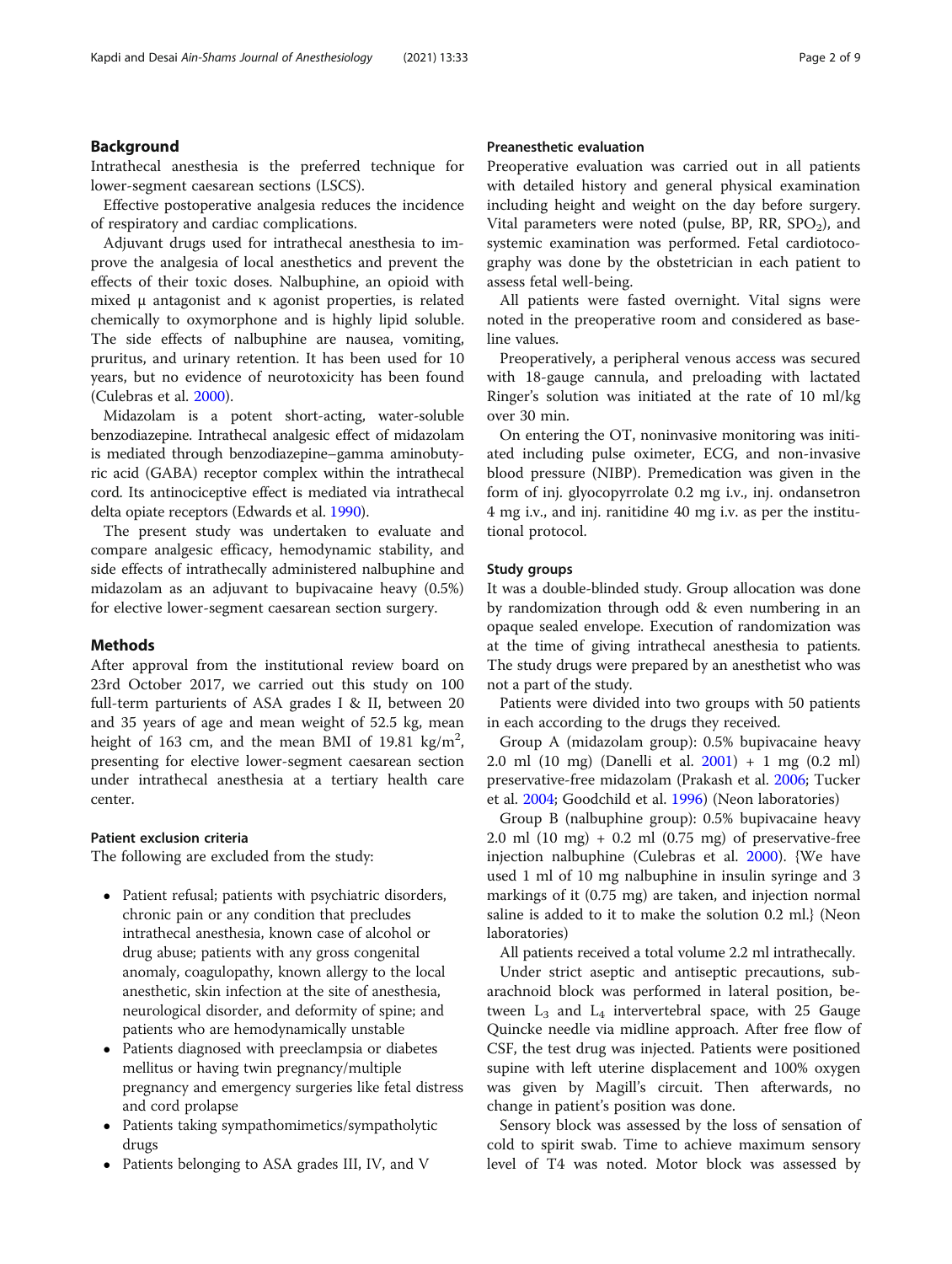modified Bromage scale. Surgery was allowed when motor block reaches Bromage grade III, and sensory block was achieved up to T4 dermatomal level.

Intraoperative hemodynamic monitoring was done at 1, 2, 4, 6, 8, 10, 15, 20, 25, and 30 min and then every 30 min till 120 min. Postoperatively, hemodynamic monitoring was done at half, 1, 2, 3, 4, 6, 12, and 24 hrs.

The level of sedation was recorded every 15 min intraoperatively and postoperatively for 6 hrs by OAA (Observer's Assessment of Alertness/Sedation scale).

Time interval from skin incision to delivery of baby and time from uterine incision to delivery of baby were noted, and Apgar score of baby was assessed by the pediatrician who was not involved in the study, noted at 1 min and at 5 min after delivery. Intraoperative fluid loss and blood loss were assessed. Intraoperative urine output was also assessed.

Postoperative pain was assessed by the Visual analogue scale (VAS) (Revill et al. [1976](#page-8-0)). When VAS was > 3 analgesia was repeated by inj. tramadol 50 mg i.v.. Time to first recue analgesia was noted and total number of analgesic request in 24 hrs were noted.

## Postoperative monitoring

Patients were observed for 24 hrs postoperatively for any complications. After completion of surgery, patients were shifted to postoperative ward. Postoperatively, hemodynamic monitoring and respiratory monitoring and VAS score assessment were done periodically at every half hour for 2 hrs then at 1-h interval up to 6 hrs and then at 12 and 24 hrs. OAA score was assessed postoperatively up to 6 hrs in similar periodic intervals.

#### Evaluation of sensorimotor characteristics

- Measurement of sensory blockade (sensory blockade was assessed by the pin prick method)
- Time of onset of sensory analgesia (time from injection of study drug to complete loss of cold sensation to the spirit swab)
- Effective analgesia (time between complete sensory block to return of pain sensation which is tolerable)
- Total duration of sensory analgesia
- Measurement of motor blockade (motor blockade was assessed by the Modified Bromage scale) (Bromage [1965\)](#page-8-0)
- Time of onset of motor blockade (time from injection of study drug to time to achieve bromage scale III)
- Degree of motor blockade
- Total duration of motor blockade (time of onset of complete motor block to the restoration of normal musculature force)

For the present study, various terms were defined as follows:

- During the surgery, bradycardia was defined as fall in pulse rate more than 20% of the baseline or less than 60/min and treated with injection atropine 0.6 mg i.v..
- Hypotension was defined as fall in blood pressure more than 30% of baseline value and was treated with i.v. fluids, manual uterine displacement to left, and injection ephedrine 6 mg alliquots i.v. given if required.
- Respiratory depression was defined as  $\text{SPO}_2$  < 90%.<br>• Sedation was assessed by OAA (Observer's
- Sedation was assessed by OAA (Observer's Assessment of Alertness/Sedation scale) (Chernik et al. [1990](#page-8-0)) (Table 1).
- Neonatal assessment was done by Apgar score by the pediatrician.
- Nausea was assessed using a 5-point scale: No, mild, moderate, severe, and intractable nausea labelled as 0, 1, 2, 3, and 4 points. IV inj. ondansetron hydrochloride 4 mg stat was given when nausea score was > 3.
- Grading of shivering was done as per Wrench (Wrench and Singh [n.d.\)](#page-8-0). Treatment of shivering was carried out with warm fluids, covering of patient, and decreasing cooling of OT. No antihistaminics or opioids causing sedation were administered.
- Pruritus: In any patient who began to scratch or who complained of itching, intensity was assessed as Mild: Itching was only a minor concern. Moderate: Itching was a primary concern, although bearable, and the patient said that he/she would itch rather than hurt.

Severe: Unbearable; patient requested treatment. In the severe form of pruritus, antihistaminic (inj. pheniramine maleate) was kept ready.

 Post dural puncture headache (PDPH): Headache was classified as PDPH if it was aggravated by erect or sitting position, relieved on lying flat, mainly occipital or frontal, and increased on coughing, sneezing, or straining.

#### Table 1 Sedation scale

| Content                                                       | Score            |
|---------------------------------------------------------------|------------------|
| Responds readily to name spoken in normal tone                | ╮                |
| Responds lethargically to name spoken in normal tone          | 4                |
| Responds only after name is called loudly, repeatedly or both | 3                |
| Responds only after mild prodding or shaking                  |                  |
| Responds only after painful trapezius squeeze                 |                  |
| Does not respond to painful trapezius squeeze                 | $\left( \right)$ |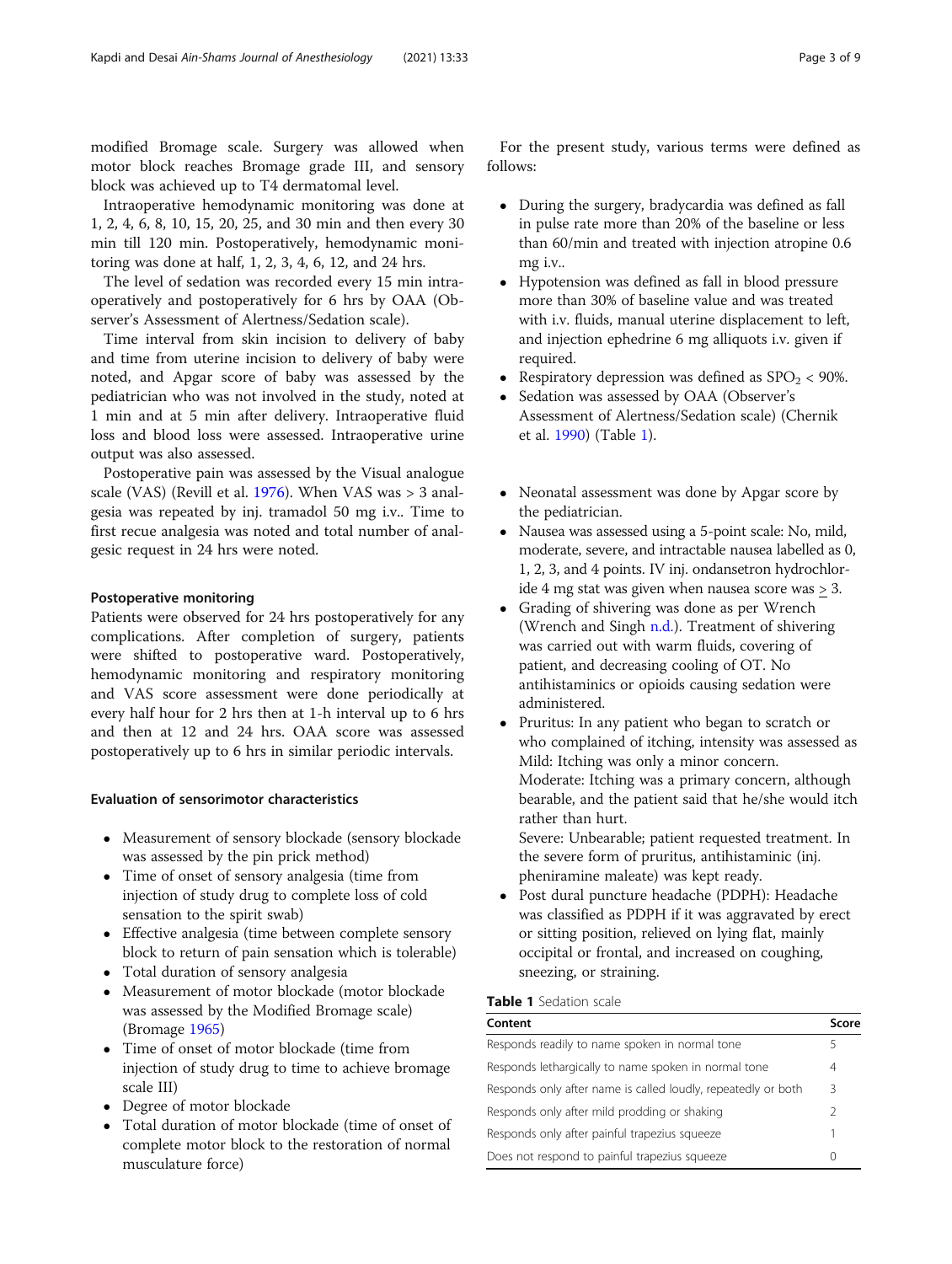- <span id="page-3-0"></span> Transient neurological symptoms (TNS): It was defined as pain and/or dysesthenia in the back, buttocks, and legs or pain radiating to lower extremities after initial recovery from intrathecal anesthesia and resolved within 72 hrs. Patients were followed up to 7 days to check for any other neurological symptoms.
- Patients were assessed for delay in voiding.

## Statistical analysis

The data were statistically analyzed using Microsoft Excel 2013. Data were expressed as mean and standard deviation and was compared using unpaired  $t$  test.  $P$ value > 0.05 was considered statistically not significant (NS), P value  $< 0.05$  was considered significant, and P  $<$ 0.001 was considered highly significant (HS).

# Results

# Patient characteristics (Table 2)

The table below shows that there was no significant difference in relation to age, height, weight, and duration of surgery in both the groups ( $P > 0.05$ ).

#### Sensorimotor characteristics (Table [3\)](#page-4-0)

The table below shows the comparison of sensorimotor characteristics and their statistical values in the two groups.

# Heart rate (per minute) (Fig. [1\)](#page-4-0)

The graph shows that there was no significant intraoperative variation in the heart rate and it was comparable in both the groups.

## Systolic blood pressure (mmHg) (Fig. [2](#page-5-0))

The graph shows that there was no significant intraoperative variation in the systolic blood pressure, and it was comparable in both the groups.

# Diastolic blood pressure (mmHg) (Fig. [3](#page-5-0))

The graph shows the diastolic blood pressure comparison of the two groups up to 120 min, and it was comparable in both the groups.

## Table 2 Patient characteristics

| <b>Parameters</b>         | Group A $(n = 50)$ | Group B $(n = 50)$ |
|---------------------------|--------------------|--------------------|
| Age (years)               | $26 \pm 3.57$      | $27.34 + 3.86$     |
| Height (cm)               | $156.88 + 3.53$    | $155.86 + 3.16$    |
| Weight (kg)               | $53 + 2.14$        | $53.3 + 2.10$      |
| Duration of surgery (min) | $74.10 + 21.59$    | $75.5 + 21.88$     |

# Skin incision to baby delivery time ( $P > 0.05$ ) (Table [4](#page-6-0))

The table below shows the comparison of baby delivery time in the two groups in form of skin incision to delivery time and uterine incision to delivery time.

## Apgar score ( $P > 0.05$ ) (Table [5\)](#page-6-0)

The table below shows the neonatal Apgar scores at 1 min and 5 min after delivery in the two groups.

# Adverse effects (Table [6\)](#page-6-0)

The table below shows the comparison of the adverse effects in the two groups.

- All patients were monitored for sedation through OAA score till 6 hrs, and it was 5 in each group  $(P > 0.05)$ .
- Shivering was mild in nature in each group. No pharmacological intervention was required.
- Nausea and vomiting were comparatively more in patients of group B but were of low score (mild) which were treated accordingly.
- Pruritus was present in 12% of the patients of the nalbuphine group and treated with inj. pheniramine maleate.
- Oxygen saturation and respiratory rate were stable and comparable in both the groups  $(P > 0.05)$ .
- Mean blood loss during surgery was  $550 \pm 50$  ml.
- Mean urine output intraoperatively was  $75 \pm 20$  ml.

# Postoperative monitoring

- We have monitored vitals of all patients till 24 hrs.<br>• OAA score was monitored up to 6 hrs. and it was!
- OAA score was monitored up to 6 hrs, and it was 5 in each group.
- Hemodynamic parameters were within normal limits.
- Rescue analgesics were repeated when  $VAS > 3$ .
- All patients were conscious and cooperative.
- No adverse effects were noted during postoperative period.
- Patients were inquired for TNS within 72 hrs postoperatively and at the time of discharge.
- No patient had PDPH or TNS.

# **Discussion**

Intrathecal midazolam has shown to potentiate effect of local anesthetic by BZD–GABA receptor complex at intrathecal cord level leading to segmental analgesia without any neurotoxic effects (Edwards et al. [1990\)](#page-8-0).

Intrathecal opioids (nalbuphine) cause segmental analgesia by binding to the opioid receptors in the dorsal horn of the intrathecal cord. They prolong the duration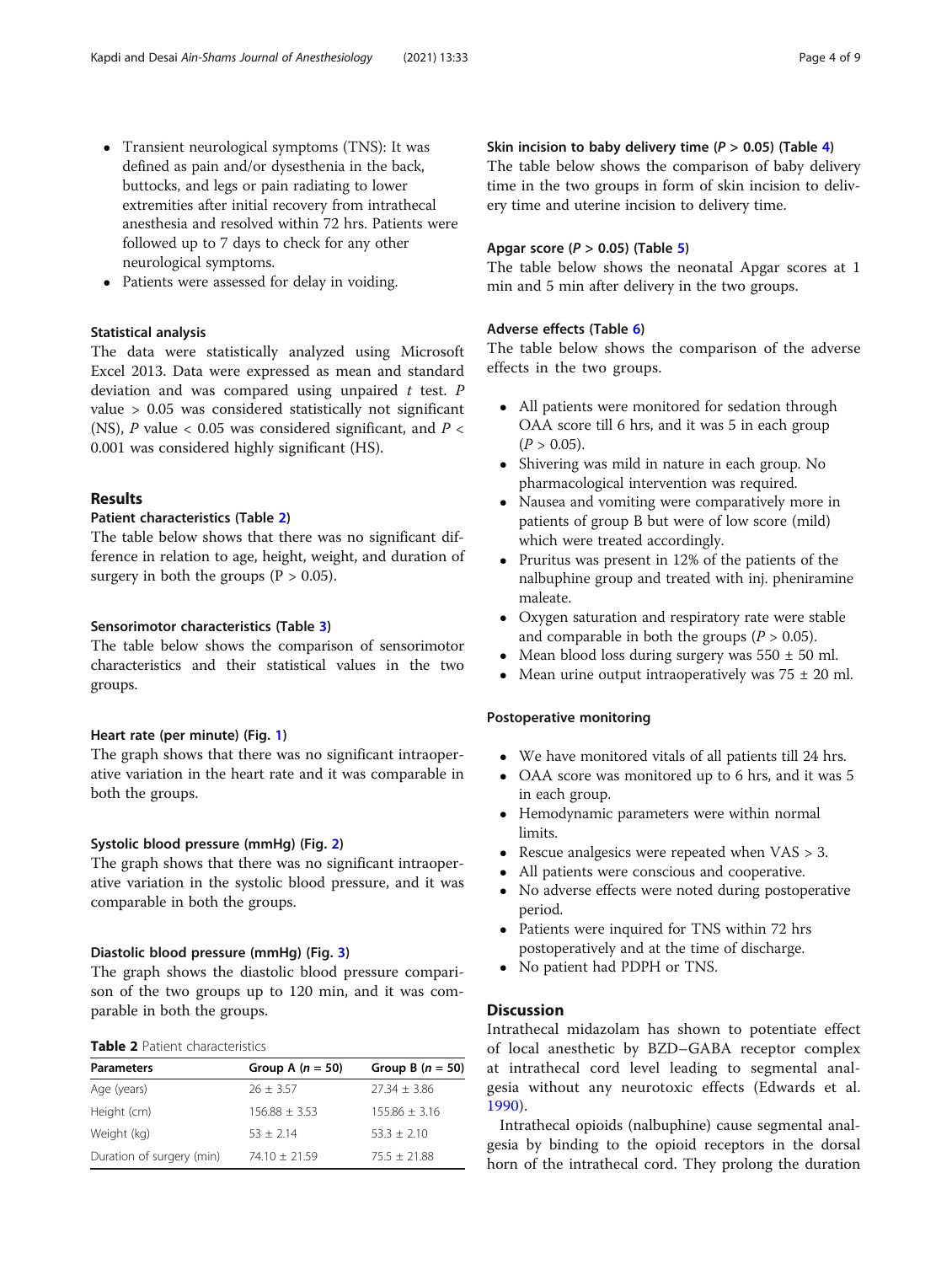| Parameter (mean $\pm$ SD)                           | Group A<br>$(n = 50)$ | Group B<br>$(n = 50)$ | P value | Inference |
|-----------------------------------------------------|-----------------------|-----------------------|---------|-----------|
| Onset of sensory analgesia (sec)                    | $73.1 \pm 10.97$      | $74.4 \pm 9.98$       | 0.537   | <b>NS</b> |
| Time to highest sensory level (min)                 | $3.77 \pm 0.50$       | $3.69 \pm 0.49$       | 0.421   | <b>NS</b> |
| Onset of motor blockage (sec)                       | $101.7 + 7.40$        | $102.1 + 6.32$        | 0.772   | <b>NS</b> |
| Time to highest motor level (Bromage grade 4) (min) | $4.82 \pm 0.53$       | $4.67 + 0.49$         | 0.146   | <b>NS</b> |
| Two-segment regression time (min)                   | $154 + 495$           | $125.2 \pm 5.44$      | < 0.001 | <b>HS</b> |
| Time for motor grade to 0 (min)                     | $186.6 + 5.93$        | $173 + 8.63$          | < 0.001 | <b>HS</b> |
| Time to S2 segment regression (hrs)                 | $5.59 \pm 0.41$       | $4.12 + 0.19$         | < 0.001 | <b>HS</b> |
| Time of first analgesic request (hrs)               | $6.5 + 0.44$          | $5.02 + 0.40$         | < 0.001 | <b>HS</b> |
| Total analgesic reguest in 24 hrs (no.)             | $1.5 \pm 0.51$        | $1.7 + 0.46$          | 0.042   | S         |

<span id="page-4-0"></span>Table 3 Sensorimotor characteristics

of analgesia without affecting motor or autonomic nervous function.

# Patient characteristics (Table [2](#page-3-0))

The study shows that patient characteristics like age, height, weight, duration of surgery, and ASA status were comparable in both groups ( $P > 0.05$ ).

# Drug and dosage

In our study in group A, we had taken 1 mg of preservative-free midazolam as adjuvant to 10 mg of 0.5% bupivacaine. In group B, we had taken 0.75 mg of nalbuphine as adjuvant to 10 mg of 0.5% bupivacaine.

Danelli et al (Danelli et al. [2001](#page-8-0)), .in their study, demonstrated that the minimum effective dose of intrathecal bupivacaine effective for producing intrathecal block in 95% of women undergoing elective caesarean section was 0.06 mg/cm of height.

Prakash et al. (Prakash et al. [2006](#page-8-0)) have also used 10 mg hyperbaric bupivacaine 0.5% and 1 mg preservativefree midazolam in their study.

Tucker et al. (Tucker et al. [2004](#page-8-0)) have also used intrathecal midazolam and concluded that when it is given 0.03 mg/kg, it is safe in human.

C.S.Goodchild et al. (Goodchild et al. [1996\)](#page-8-0) concluded that intrathecal midazolam causes intrathecal mediated antinociception by involving the delta opioid receptors. This effect is reversible with naloxone.

Culebras et al. (Culebras et al. [2000](#page-8-0)) have used different doses of nalbuphine with bupivacaine for caesarean section and suggested that 0.8 mg of intrathecal nalbuphine is the most appropriate dosage for a parturient

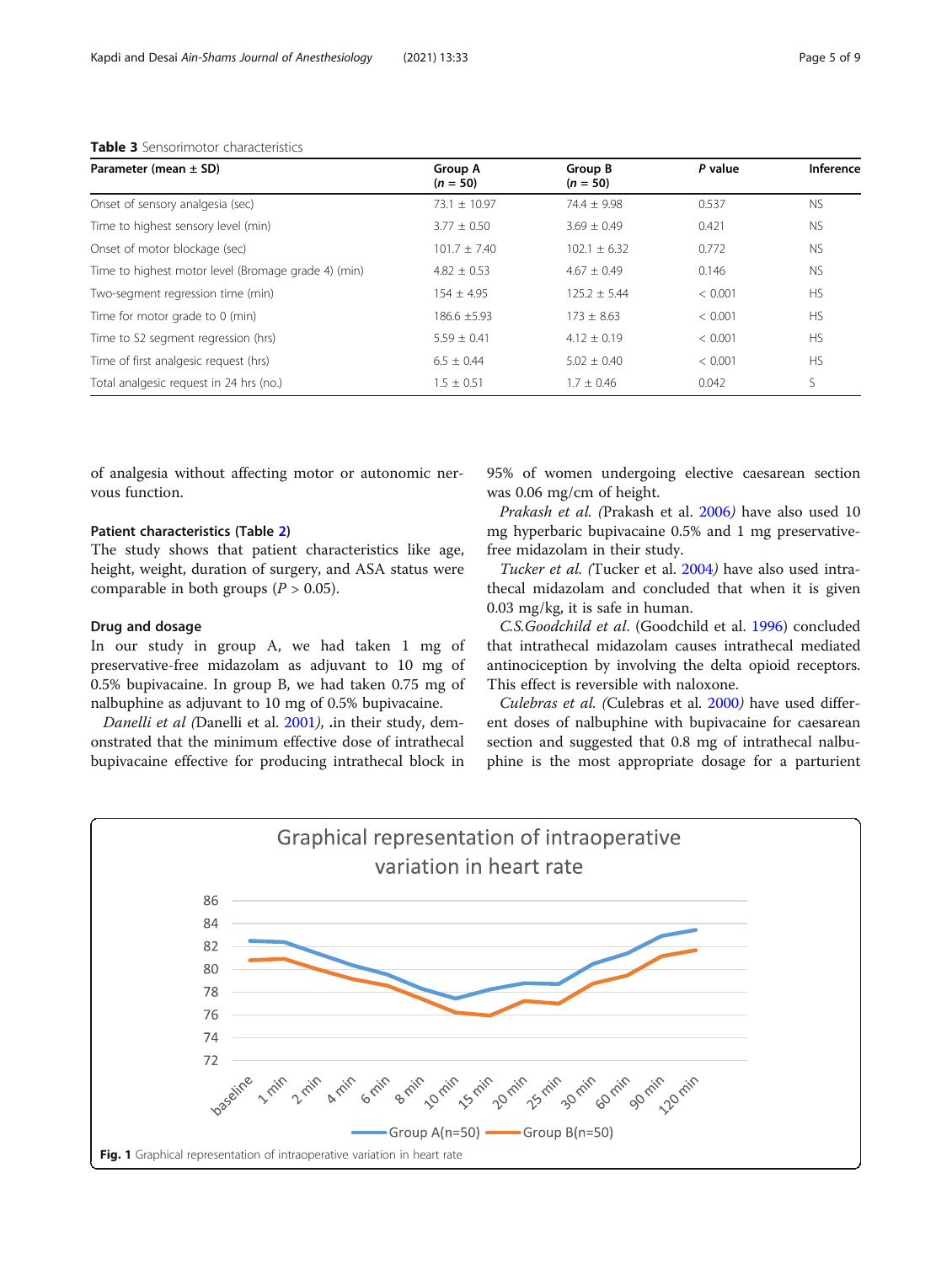<span id="page-5-0"></span>

and has no maternal or newborn respiratory depression and neonatal complication (Apgar score and arterial blood analysis). Dose more than 0.8 mg has a ceiling effect. So in the present study, we have taken 0.75 mg of nalbuphine.

# symptoms. We have 1 mg preservative-free midazolam along with 2 ml of 10 mg bupivacaine (0.5%).

Mukherjee et al. (Mukherjee et al. [2011](#page-8-0)) have concluded that intrathecal nalbuphine is used in modern practice for more than 10 years without any neurotoxicity.

# Regarding neurotoxicity concerns

Tucker et al. (Tucker et al. [2004](#page-8-0)) evaluated 574 patients who received intrathecal midazolam and observed the patients for 1 month for a wide range of neurotoxicity and conclude that up to 2 mg of intrathecal midazolam did not increase the occurrence of neurological

# Characteristics of sensorimotor blockage (Table [3\)](#page-4-0)

• Time to onset of sensory analgesia was comparable in both the groups.

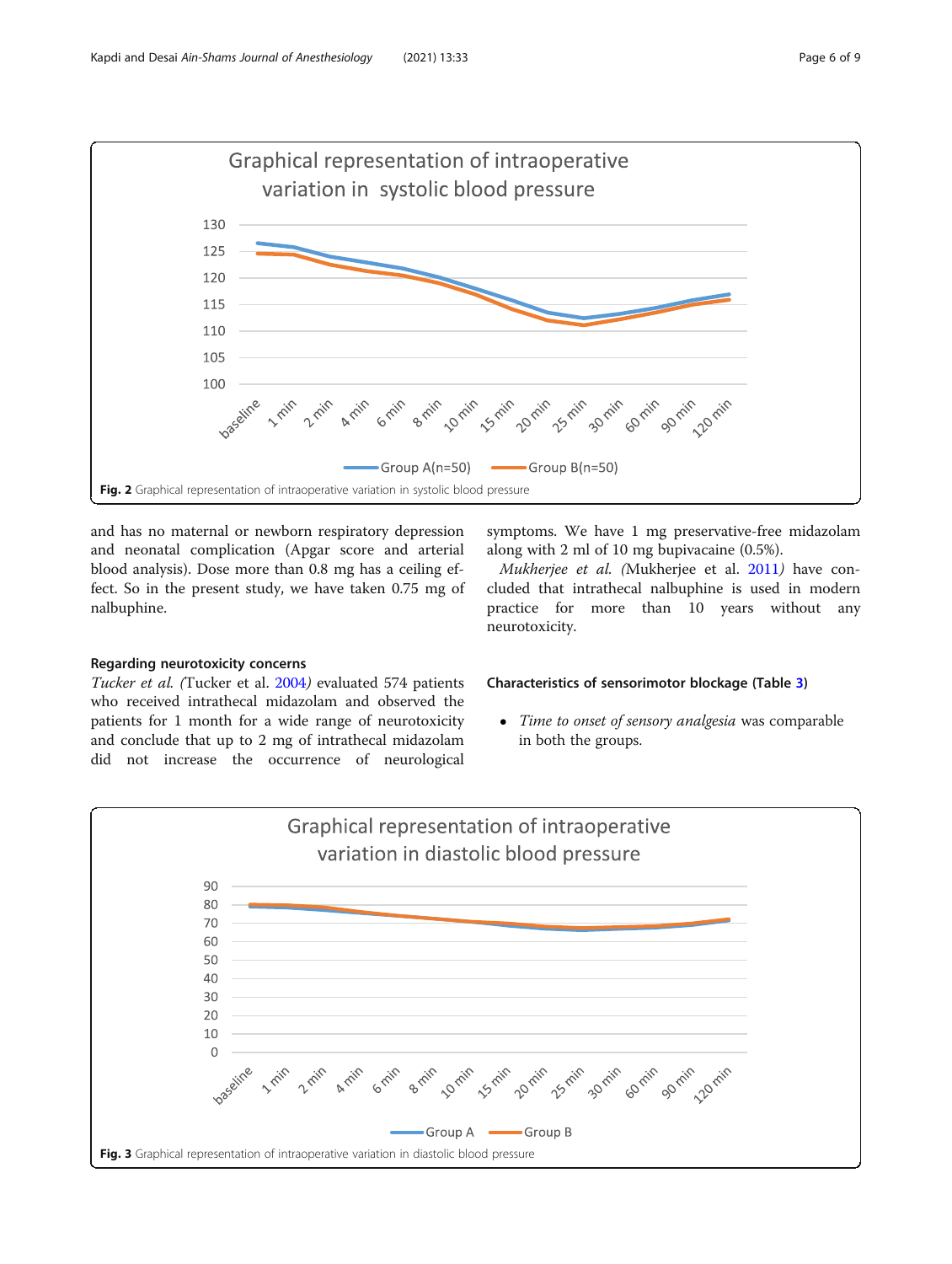<span id="page-6-0"></span>

|                                         | Group A $(n = 50)$ | Group B $(n = 50)$ |
|-----------------------------------------|--------------------|--------------------|
| Skin incision to delivery time (min)    | $4.5 + 0.61$       | $4.48 + 0.84$      |
| Uterine incision to delivery time (sec) | $150.20 + 6.77$    | $152 + 6.14$       |

Tucker et al. (Tucker et al. [2004](#page-8-0)) has studied and concluded that intrathecal midazolam improves sensory and motor onset. Gomaa et al. (Gomaa et al. [2014](#page-8-0)) have sensory onset

of  $1.60 \pm 0.10$  min in the nalbuphine group.

- The time to achieve highest sensory level was comparable in both the groups.
- Time to onset of motor blockage was comparable in both the groups.

B K Shadangi (Shadangi et al. [2011](#page-8-0)) concluded that the onset of motor block was comparable between the 2 groups (control group and midazolam group) (Onset of motor block in midazolam group:  $6 \pm 0.8$ ) min )

Suwalka et al. (Suwalka et al. [2012](#page-8-0)) have concluded that addition of intrathecal midazolam causes faster sensorimotor onset than the lignocaine group (control).

• Time to achieve highest motor block was comparable in both the groups.

Gomaa et al. (Gomaa et al. [2014](#page-8-0)) have complete motor blockage in  $5.72 \pm 0.17$  min in the nalbuphine group.

Gomaa et al (Gomaa et al. [2014](#page-8-0)), in their study, have significantly prolonged time to complete motor block while using intrathecal nalbuphine.

• Time to 2-segment regression was  $154 \pm 4.95$  min in group A and  $125.2 \pm 5.44$  min in group B which is highly significant (< 0.001).

B K Shadangi et al. (Shadangi et al. [2011\)](#page-8-0), in his study, concluded that the time to 2-segment regression was prolonged in the midazolam group (115.8  $± 8.1$  min).

Prakash et al. (Prakash et al. [2006](#page-8-0)) concluded that two-segment regression in midazolam 1 mg group was  $152 \pm 32$  min which was prolonged than bupivacaine group  $126 \pm 20$  min ( $P < 0.001$ ).

Gomaa et al. (Gomaa et al. [2014](#page-8-0)) had a 2-segment regression time of  $123 \pm 5.66$  min in the intrathecal nalbuphine group.

Table 5 Apgar scores

|                      | Group A $(n = 50)$ | Group B $(n = 50)$ |
|----------------------|--------------------|--------------------|
| 1 min after delivery | $8.4 + 0.99$       | $8.5 + 0.86$       |
| 5 min after delivery | $8.9 + 0.74$       | $9.02 + 0.74$      |

- Time for motor grade to 0 was  $186.6 \pm 5.93$  in group A and  $173 \pm 8.63$  in group B which is highly significant ( $P < 0.001$ ).
- The time to S2 segment regression between the two groups was highly significant  $(P < 0.001)$ .
- Time for first analgesic request was  $6.5 \pm 0.44$  hrs in group A and  $5.02 \pm 0.40$  hrs in group B which is highly significant  $(P < 0.001)$ . Nanjegowda et al. (Nanjegowda et al. [2011](#page-8-0)) have noticed prolonged duration of analgesia in the midazolam group with total duration of analgesia

being 399.40 ± 88.11 min. Nidhi Agrawal et al. (Agrawal et al. [2005](#page-8-0)) have

noticed prolonged postoperative analgesia and time to first rescue analgesic request in the midazolam group  $(17.56 \pm 8.87 \text{ hrs})$ .

Gomaa H M et al. (Gomaa et al. [2014\)](#page-8-0) have duration of analgesia  $231.83 \pm 15.73$  min in the nalbuphine group.

Total analgesic request in 24 hrs was  $1.5 \pm 0.51$  in group A and  $1.7 \pm 0.46$  in group B which is significant ( $P < 0.05$ ).

Prakash et al. (Prakash et al. [2006](#page-8-0)) have suggested that addition of midazolam in different doses with bupivacaine curtail supplemental analgesic requirement.

Tripat Kaur Bindra et al. (Bindra et al. [2018](#page-8-0)) have  $1.54 \pm 0.705$  number of analgesic requests in 24 hrs in the nalbuphine group.

# Hemodynamic monitoring (graphs 1 to 3)

In the present study, there was no significant hypotension and bradycardia in both the groups.

| Table 6 Adverse effects |  |
|-------------------------|--|
|-------------------------|--|

| Adverse effect         | <b>Group A</b><br>$(n = 50)$ | Group B<br>$(n = 50)$ |
|------------------------|------------------------------|-----------------------|
| Nausea                 | 3(6%)                        | 5(10%)                |
| Vomiting               | Nil                          | 5(10%)                |
| Shivering              | 5 (10%)                      | 5 (10%)               |
| Pruritus               | Nil                          | 3(6%)                 |
| Sedation               | Nil                          | Nil                   |
| Bradycardia            | Nil                          | Nil                   |
| Hypotension            | Nil                          | Nil                   |
| Respiratory depression | Nil                          | Nil                   |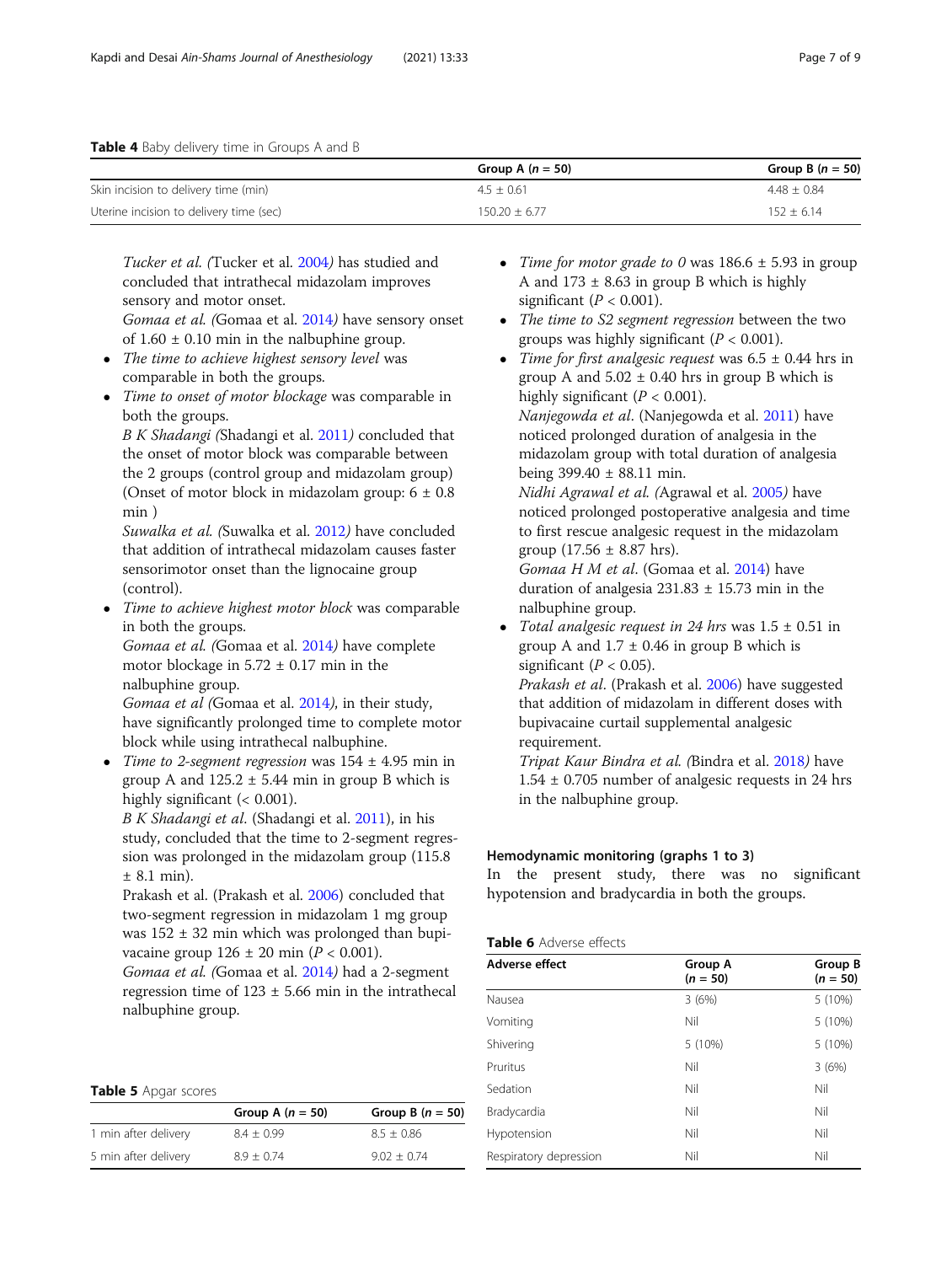Gomaa et al. (Gomaa et al. [2014](#page-8-0)) in their study showed that 20% of patients have hypotension in the nalbuphine group.

Goodchild et al. (Goodchild et al. [1996](#page-8-0)) found no added hemodynamic changes (such as hypotension, bradycardia) when preservative-free midazolam was added to intrathecal bupivacaine.

#### Skin incision to delivery time (Table [4\)](#page-6-0)

In the present study, the skin incision to delivery time was comparable in both the groups.

#### Uterine incision to delivery time (Table [4](#page-6-0))

In the present study, the uterine incision to delivery time was comparable in both the groups.

Kamat et al. (Kamat et al. [1991](#page-8-0)) in their study have shown that prolonged uterine–delivery interval has definite effect on the Apgar scoring of the newborn.

#### Apgar score (Table [5\)](#page-6-0)

In present study, Apgar scores monitored at 1 and 5 min after the delivery of the baby were comparable in both the groups.

Gomaa et al. (Gomaa et al. [2014\)](#page-8-0) have studied the effect of intrathecal nalbuphine and concluded that fetal Apgar score was  $8.83 \pm 0.38$ .

Culebras et al. (Culebras et al. [2000\)](#page-8-0) studied different doses of intrathecal nalbuphine and compared with intrathecal morphine and concluded that 0.8 mg of intrathecal nalbuphine is safe for maternal and newborn outcome (Apgar scores at 1 and 5 min and arterial blood gas analysis values).

Suwalka et al. (Suwalka et al. [2012\)](#page-8-0) had observed that addition of intrathecal midazolam had prolonged the postoperative analgesia without adversely affecting the mother and the baby (Apgar scores at 1 and 5 min after delivery of baby).

# Adverse effects (Table [6\)](#page-6-0)

# Nausea and vomiting

In the present study, the incidence of nausea was 6% in group A and 10% in group B. The incidence of vomiting was nil in group A and 10% in group B.

Nidhi Agrawal et al. (Agrawal et al. [2005](#page-8-0)) have studied the effect of intrathecal midazolam and concluded that addition of midazolam reduces incidence of nausea and vomiting, and no other side effects were observed.

Vijay Jalaki and Pawan Havaldar (Jalaki et al. [2015](#page-8-0)) have studied the effect of intrathecal midazolam on nausea vomiting in parturients undergoing LSCS and have shown that midazolam decreases the incidence of nausea and vomiting.

Bharti et al. (Bharti et al. [2003](#page-8-0)) concluded that addition of midazolam to intrathecal bupivacaine have no increase in the side effects.

Gomaa et al. (Gomaa et al. [2014](#page-8-0)) conducted study of intrathecal nalbuphine in LSCS and have reported incidence of 3.3% of nausea and vomiting.

Mukherjee and Pal et al. (Mukherjee et al. [2011](#page-8-0)) stated that 0.4 mg of intrathecal nalbuphine has no increase in the side effects.

Tiwari et al. (Tiwari et al. [2013](#page-8-0)) 0.2 mg and 0.4 mg nalbuphine added to bupivacaine and suggested that 0.4 mg nalbuphine has no adverse reaction.

# **Shivering**

In the present study, the incidence of shivering was comparable in both the groups.

Eslam Nada et al. (Nada and Ezz [2017\)](#page-8-0) in their study concluded that adding a small dose of nalbuphine (400 μg) to intrathecal bupivacaine reduces the incidence and severity of shivering in patients.

- In the present study, the incidence of pruritus was 6% in group B. Prakash et al. (Prakash et al. [2006](#page-8-0)) had nil incidence of pruritus in his study in the midazolam group. Gomaa et al. (Gomaa et al. [2014](#page-8-0)) had zero incidence of pruritus in his study in the nalbuphine group.
- In the present study, there was no significant sedation or respiratory depression in both the groups. Goodchild et al. (Goodchild et al. [1996](#page-8-0)) found no

shivering, respiratory depression, pruritus when preservative-free midazolam was added to intrathecal bupivacaine.

No patient had PDPH or TNS complains.

## Conclusion

In nutshell intrathecal midazolam and nalbuphine both are good adjuvants to hyperbaric bupivacaine 0.5% for caesarean section, as in both groups stable maternal hemodynamic profile and normal neonatal Apgar score were noticed.

Intrathecal midazolam provides prolonged postoperative analgesia with minimum adverse effects than intrathecal nalbuphine.

#### Abbreviations

25 G: 25 Gauge; ASA: American Society of Anesthesiology; BP: Blood pressure; cm: Centimeter; CSF: Cerebro intrathecal fluid; DBP: Diastolic blood pressure; ECG: Electrocardiogram; et al.: (et alibi); GABA: Gamma-aminobutyric acid; Hg: Mercury; h/hrs: Hour/s; HR: Heart rate; HS: Highly significant; i.v.: Intravenous; inj.: Injection; IT: Intrathecal; kg: Kilogram; LA: Local anesthetics; LSCS: Lower-segment caesarean section; MAP: Mean arterial pressure; mg: Milligrams; min: Minutes; ml: Milliliters; n/No: Number; NBM: Nil by mouth; NIBP: Non-invasive blood pressure; NS: Not significant;